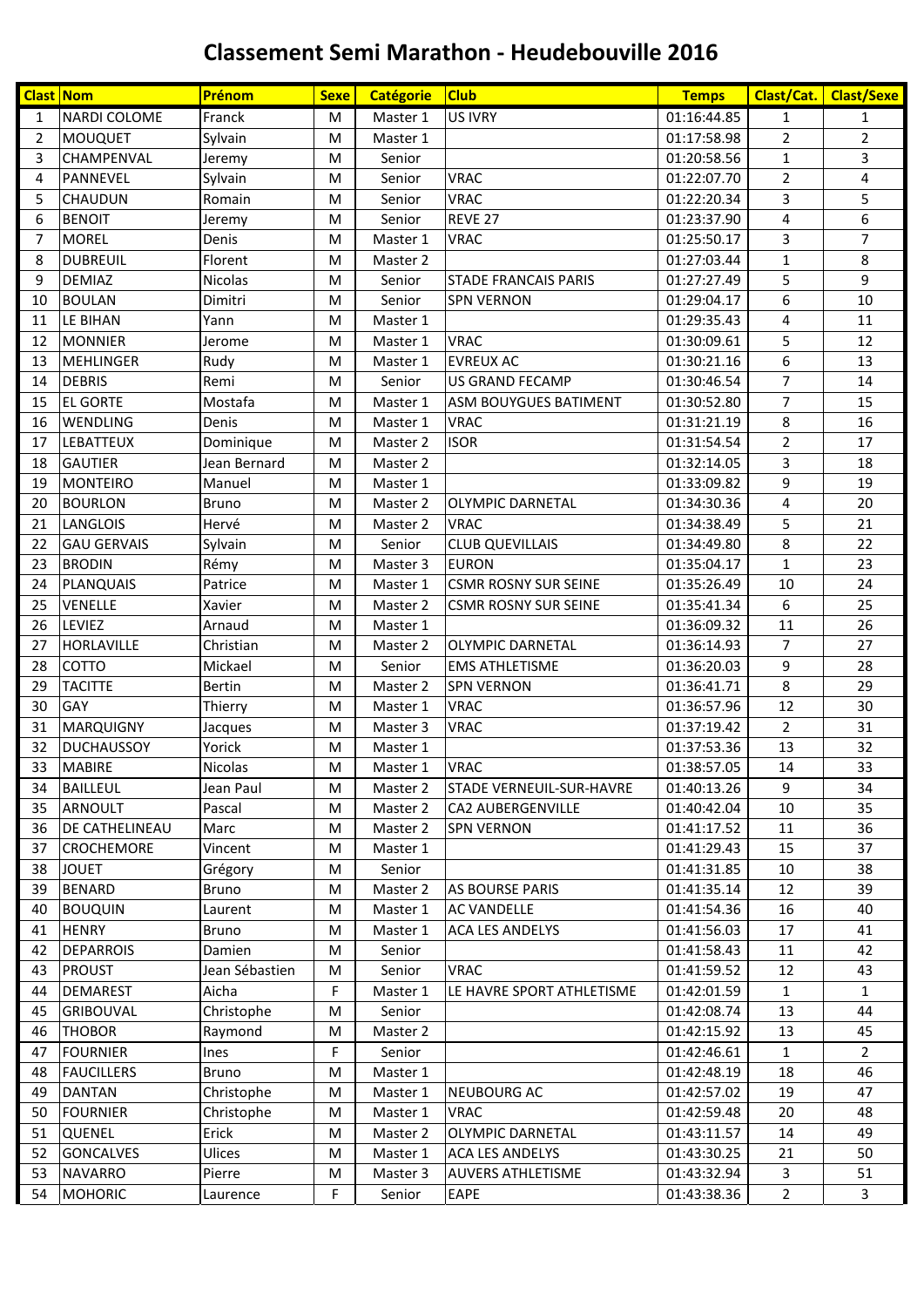| <b>Clast Nom</b> |                   | Prénom         | <b>Sexe</b> | <b>Catégorie</b> | <b>Club</b>                 | <b>Temps</b> | <b>Clast/Cat.</b> | <b>Clast/Sexe</b> |
|------------------|-------------------|----------------|-------------|------------------|-----------------------------|--------------|-------------------|-------------------|
| 55               | LAMY              | Francis        | M           | Master 1         | <b>EAPE</b>                 | 01:43:39.95  | 22                | 52                |
| 56               | <b>POULAIN</b>    | Benjamin       | M           | Senior           | <b>ROUEN TRIATHLON</b>      | 01:43:43.95  | 14                | 53                |
| 57               | LHUILLIER         | <b>Bruno</b>   | M           | Master 1         |                             | 01:44:05.35  | 23                | 54                |
| 58               | <b>BACHELOT</b>   | Sylvain        | ${\sf M}$   | Master 1         |                             | 01:44:10.35  | 24                | 55                |
| 59               | <b>DESPEREZ</b>   | Denis          | M           | Master 1         |                             | 01:44:27.93  | 25                | 56                |
| 60               | <b>TEXIER</b>     | Yann           | M           | Master 2         | <b>AS BOURSE PARIS</b>      | 01:44:46.20  | 15                | 57                |
| 61               | <b>BOURHIS</b>    | Philippe       | ${\sf M}$   | Master 2         |                             | 01:45:15.80  | 16                | 58                |
| 62               | <b>DUPLESSIS</b>  | Olivier        | M           | Master 2         |                             | 01:45:18.00  | 17                | 59                |
| 63               | <b>INGELAIRE</b>  | Isabelle       | F           | Master 1         |                             | 01:45:20.28  | $\overline{2}$    | 4                 |
| 64               | <b>FIGUER</b>     | ALEXANDRE      | M           | Senior           |                             | 01:45:25.75  | 15                | 60                |
| 65               | <b>BACHELET</b>   | Joel           | M           | Master 2         | <b>OLYMPIC DARNETAL</b>     | 01:45:34.78  | 18                | 61                |
| 66               | <b>DELOBEL</b>    | Jean Louis     | M           | Master 1         | <b>US FORGIONNE A</b>       | 01:45:35.86  | 26                | 62                |
| 67               | YON               | Nathalia       | F           | Master 1         |                             | 01:45:37.08  | 3                 | 5                 |
| 68               | <b>GUIOT</b>      | Christophe     | M           | Master 1         | <b>AS BOURSE PARIS</b>      | 01:45:47.85  | 27                | 63                |
| 69               | <b>LEWCZUK</b>    | Tomasz         | M           | Master 1         |                             | 01:46:04.61  | 28                | 64                |
| 70               | <b>KEROUREDAN</b> | Olivier        | M           | Master 2         |                             | 01:46:14.95  | 19                | 65                |
| 71               | RIDEL             | Patrice        | M           | Master 1         |                             | 01:46:45.08  | 29                | 66                |
| 72               | <b>PLESSIS</b>    | Denis          | M           | Master 1         | <b>OLYMPIC DARNETAL</b>     | 01:46:45.08  | 30                | 67                |
| 73               | <b>MOREL</b>      | Laurent        | M           | Master 2         | <b>OLYMPIC DARNETAL</b>     | 01:46:45.08  | 20                | 68                |
| 74               | <b>BERTRAND</b>   | Xavier         | M           | Master 1         |                             | 01:47:00.62  | 31                | 69                |
| 75               | <b>MAGNIER</b>    | Stephane       | M           | Master 1         |                             | 01:47:08.74  | 32                | 70                |
| 76               | ROUZOUL           | Jean Chistophe | M           | Master 2         |                             | 01:47:18.98  | 21                | 71                |
| 77               | <b>JOLY</b>       | Michel         | M           | Master 3         | <b>AS BOURSE PARIS</b>      | 01:47:23.65  | 4                 | 72                |
| 78               | <b>VIOT</b>       | Claude         | M           | Master 1         |                             | 01:47:39.84  | 33                | 73                |
| 79               | LEROYER           | Jerome         | M           | Master 1         |                             | 01:47:41.15  | 34                | 74                |
| 80               | <b>MOREL</b>      | Luc            | M           | Master 1         | <b>VRAC</b>                 | 01:47:47.79  | 35                | 75                |
| 81               | <b>BRIDE</b>      | Gauthier       | M           | Senior           |                             | 01:47:54.57  | 16                | 76                |
| 82               | <b>ROUSSELLE</b>  | Nicolas        | M           | Junior           |                             | 01:47:58.57  | $\mathbf{1}$      | 77                |
| 83               | <b>FALL</b>       | Baye           | M           | Master 1         |                             | 01:47:59.00  | 36                | 78                |
| 84               | <b>ARCA</b>       | Franco         | M           | Master 2         | <b>CSMR ROSNY SUR SEINE</b> | 01:48:15.82  | 22                | 79                |
| 85               | CANEL             | Louis          | M           | Junior           | LE HAVRE SPORT              | 01:48:24.31  | $\overline{2}$    | 80                |
| 86               | <b>HOUET</b>      | Christophe     | M           | Master 1         | NATURE ET JOGGING           | 01:48:44.87  | 37                | 81                |
| 87               | FRANCONVILLE      | Eric           | M           | Master 1         | <b>VRAC</b>                 | 01:48:49.61  | 38                | 82                |
| 88               | <b>PRETERRE</b>   | David          | M           | Senior           |                             | 01:49:12.77  | 17                | 83                |
| 89               | <b>MARCINIAK</b>  | Wojciech       | M           | Senior           |                             | 01:49:34.39  | 18                | 84                |
| 90               | <b>BLANCHET</b>   | Michel         | M           | Master 3         | <b>CSMR ROSNY SUR SEINE</b> | 01:49:39.82  | 5                 | 85                |
| 91               | <b>HEBERT</b>     | Marc           | M           | Master 2         | <b>OLYMPIC DARNETAL</b>     | 01:49:43.37  | 23                | 86                |
| 92               | CAILLOU           | Jean-Claude    | M           | Master 3         |                             | 01:49:46.54  | 6                 | 87                |
| 93               | <b>MOREAU</b>     | Christian      | M           | Master 2         | <b>AS BOURSE PARIS</b>      | 01:49:47.36  | 24                | 88                |
| 94               | PRUNELET          | Alexandre      | M           | Senior           |                             | 01:49:59.60  | 19                | 89                |
| 95               | <b>BRIAULT</b>    | Marie          | F           | Senior           | CAP CE SANOFI PASTEUR       | 01:50:06.59  | 3                 | 6                 |
| 96               | <b>PREVOST</b>    | Xavier         | M           | Master 1         |                             | 01:50:13.74  | 39                | 90                |
| 97               | <b>HAYES</b>      | Dominique      | F           | Master 2         |                             | 01:50:21.23  | $\mathbf{1}$      | $\overline{7}$    |
| 98               | MAUGÉ             | François       | M           | Master 2         |                             | 01:50:43.67  | 25                | 91                |
| 99               | <b>EMIEUX</b>     | Yvan           | M           | Master 1         |                             | 01:51:18.99  | 40                | 92                |
| 100              | LEBRAND           | Andrée         | F           | Master 2         | <b>AUVERS ATHLETISME</b>    | 01:51:22.09  | $\overline{2}$    | 8                 |
| 101              | <b>REVERT</b>     | Jean Marie     | M           | Master 2         | <b>ASHM</b>                 | 01:51:29.21  | 26                | 93                |
| 102              | LUCAS             | Christophe     | M           | Master 1         | <b>VRAC</b>                 | 01:51:40.15  | 41                | 94                |
|                  | 103 ARTISIEN      | Fabien         | M           | Senior           | <b>ASHM</b>                 | 01:51:55.51  | 20                | 95                |
|                  | 104 PAQUET        | Francois       | M           | Senior           |                             | 01:52:22.26  | 21                | 96                |
| 105              | <b>DENEUX</b>     | Didier         | M           | Master 3         | <b>EA LOUVIERS</b>          | 01:52:32.06  | $\overline{7}$    | 97                |
| 106              | <b>COULON</b>     | Jérôme         | M           | Master 1         |                             | 01:52:34.44  | 42                | 98                |
| 107              | <b>AINSEBA</b>    | Nadjib         | M           | Master 2         |                             | 01:52:38.64  | 27                | 99                |
|                  | 108 DUPIN         | Thierry        | M           | Master 2         | L'AIGLON DU LAMENTIN        | 01:52:46.92  | 28                | 100               |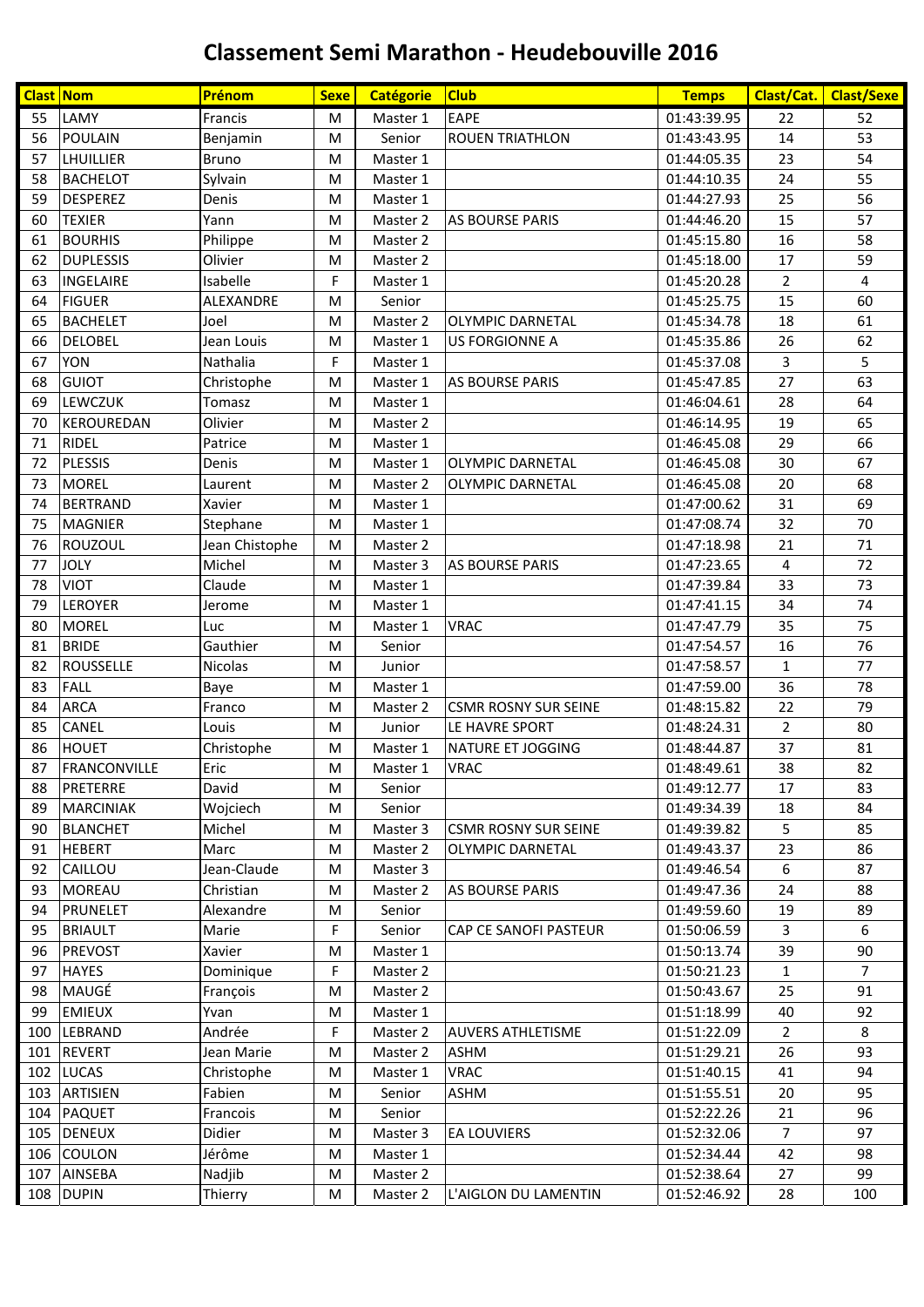| <b>Clast Nom</b> |                  | Prénom          | <b>Sexe</b> | <b>Catégorie</b> | <b>Club</b>                 | <b>Temps</b> | Clast/Cat.     | <b>Clast/Sexe</b> |
|------------------|------------------|-----------------|-------------|------------------|-----------------------------|--------------|----------------|-------------------|
|                  | 109 DELAROCQUE   | <b>Baptiste</b> | М           | Master 1         |                             | 01:52:50.31  | 43             | 101               |
| 110              | MATHIEU          | Bernard         | M           | Master 1         |                             | 01:52:50.80  | 44             | 102               |
| 111              | <b>LEFEBURE</b>  | Charles         | M           | Senior           |                             | 01:53:08.79  | 22             | 103               |
| 112              | <b>LEPRINCE</b>  | Hervé           | M           | Master 2         |                             | 01:53:23.89  | 29             | 104               |
| 113              | <b>BASLE</b>     | Loic            | M           | Senior           | <b>EVREUX AC</b>            | 01:53:29.89  | 23             | 105               |
|                  | 114 MARY         | Sebastien       | M           | Master 1         | KM DE L'ESPERANCE           | 01:53:39.20  | 45             | 106               |
|                  | 115 PROUHARAM    | Mickaël         | M           | Senior           |                             | 01:53:44.22  | 24             | 107               |
|                  | 116 LISOTTI      | Frederic        | M           | Master 2         | <b>CSMR ROSNY SUR SEINE</b> | 01:53:50.27  | 30             | 108               |
| 117              | DENHEUT          | Sylvain         | M           | Master 1         |                             | 01:54:04.19  | 46             | 109               |
|                  | 118 RAIMBAULT    | Franck          | M           | Master 1         |                             | 01:54:35.03  | 47             | 110               |
| 119              | <b>CHEMOUNY</b>  | Jonathan        | M           | Senior           | <b>UPLIKE</b>               | 01:54:57.13  | 25             | 111               |
| 120              | MOUJEARD         | Gilles          | M           | Master 2         |                             | 01:55:01.04  | 31             | 112               |
| 121              | <b>LAURENT</b>   | Dominique       | M           | Master 2         | <b>MORPHO</b>               | 01:55:11.62  | 32             | 113               |
| 122              | <b>DUGENETEY</b> | David           | M           | Senior           |                             | 01:55:14.28  | 26             | 114               |
| 123              | PEDROT           | Yann            | M           | Master 1         | <b>RENAULT CLEON</b>        | 01:55:20.22  | 48             | 115               |
| 124              | DELEMOTTE        | Jean Michel     | M           | Master 1         | <b>ACRFC RENAULT CLÉON</b>  | 01:55:26.78  | 49             | 116               |
|                  | 125 LEBLANC      | Julie           | F           | Master 1         | CAP CE SANOFI PASTEUR       | 01:55:26.78  | $\overline{4}$ | 9                 |
| 126              | <b>VINCENT</b>   | Patrick         | M           | Master 2         | LES LIONS TRIATHLON         | 01:55:26.78  | 33             | 117               |
| 127              | <b>GUIOMAR</b>   | Yohann          | M           | Senior           | <b>ASHM</b>                 | 01:55:41.42  | 27             | 118               |
| 128              | <b>CHEVALIER</b> | Emmanuel        | M           | Master 1         | CAP CE SANOFI PASTEUR       | 01:55:42.42  | 50             | 119               |
| 129              | <b>CORDES</b>    | Romain          | M           | Master 1         |                             | 01:55:42.42  | 51             | 120               |
| 130              | <b>MINGUY</b>    | Thomas          | M           | Senior           |                             | 01:55:45.96  | 28             | 121               |
| 131              | <b>GREK</b>      | Vincent         | M           | Master 2         |                             | 01:55:54.69  | 34             | 122               |
| 132              | <b>BROSSE</b>    | Jean Louis      | M           | Master 2         | <b>ASVE</b>                 | 01:56:09.22  | 35             | 123               |
| 133              | <b>DESPEUX</b>   | Virginie        | F           | Senior           |                             | 01:56:13.42  | 4              | 10                |
| 134              | <b>METAIS</b>    | Lucille         | F           | Senior           | R <sub>2</sub> MA           | 01:56:24.50  | 5              | 11                |
| 135              | PASTEAU          | Samuel          | M           | Master 1         | <b>CSMR ROSNY SUR SEINE</b> | 01:56:28.74  | 52             | 124               |
|                  | 136 MALBETE      | Philippe        | M           | Master 2         | <b>OLYMPIC DARNETAL</b>     | 01:56:46.04  | 36             | 125               |
| 137              | LOUCHEL          | Olivier         | M           | Master 1         |                             | 01:56:54.54  | 53             | 126               |
| 138              | <b>BEAUDOUX</b>  | Daniel          | M           | Master 2         | ATH BREZOLLES               | 01:56:59.69  | 37             | 127               |
| 139              | MARGUERITE       | Tony            | M           | Master 1         | NATURE ET JOGGING           | 01:57:57.12  | 54             | 128               |
| 140              | <b>DELARUE</b>   | Nicolas         | M           | Senior           |                             | 01:58:33.59  | 29             | 129               |
|                  | 141 DENHAUT      | Michel          | M           | Master 2         |                             | 01:59:19.39  | 38             | 130               |
|                  | 142 VERNEUIL     | Jeremy          | M           | Senior           |                             | 01:59:21.32  | 30             | 131               |
|                  | 143 TINEL        | Stephanie       | F           | Senior           | CAP CE SANOFI PASTEUR       | 01:59:53.69  | 6              | 12                |
|                  | 144 LEFEBVRE     | Vincent         | M           | Master 1         | ASHM                        | 01:59:54.91  | 55             | 132               |
|                  | 145 MAUGARD      | Jeremy          | M           | Senior           |                             | 02:00:00.41  | 31             | 133               |
|                  | 146 CLANCHE      | Miguel          | M           | Senior           |                             | 02:00:03.27  | 32             | 134               |
|                  | 147 HEBERT       | Christophe      | M           | Master 2         | <b>PSN PREAUX</b>           | 02:00:10.33  | 39             | 135               |
|                  | 148 MARTIN       | Jerome          | M           | Master 1         | <b>LECLERC</b>              | 02:00:12.02  | 56             | 136               |
| 149              | <b>GAUTHERET</b> | Pierre          | M           | Master 1         |                             | 02:00:30.02  | 57             | 137               |
|                  | 150 ROCHARD      | Michel          | M           | Master 2         |                             | 02:01:01.89  | 40             | 138               |
|                  | 151 DELALANDE    | Michel          | M           | Master 3         |                             | 02:01:12.02  | 8              | 139               |
|                  | 152 FORTIM       | Cedric          | M           | Master 1         |                             | 02:01:17.14  | 58             | 140               |
|                  | 153 PICHON       | Stephane        | M           | Master 1         |                             | 02:01:26.97  | 59             | 141               |
|                  | 154 DUMESNIL     | Carole          | F           | Master 1         | LE HAVRE SPORT ATHLETISME   | 02:01:46.94  | 5              | 13                |
|                  | 155 FORMENTEL    | Dominique       | M           | Master 2         |                             | 02:02:10.88  | 41             | 142               |
|                  | 156 DELCOURT     | Denys           | M           | Master 2         |                             | 02:02:33.94  | 42             | 143               |
| 157              | <b>FIGUER</b>    | Yannick         | M           | Master 2         |                             | 02:02:42.88  | 43             | 144               |
|                  | 158 MARAVAL      | Guilhem         | M           | Master 1         |                             | 02:02:44.93  | 60             | 145               |
|                  | 159 ARCA         | Christine       | F           | Master 2         | <b>CSMR ROSNY SUR SEINE</b> | 02:02:45.74  | 3              | 14                |
| 160              | <b>FREVILLE</b>  | Guy Claude      | M           | Master 3         |                             | 02:02:52.45  | 9              | 146               |
|                  | 161 BELHOCINE    | Houari          | M           | Senior           | <b>VRAC</b>                 | 02:03:03.63  | 33             | 147               |
|                  | 162 BARON        | Olivier         | M           | Senior           |                             | 02:03:07.38  | 34             | 148               |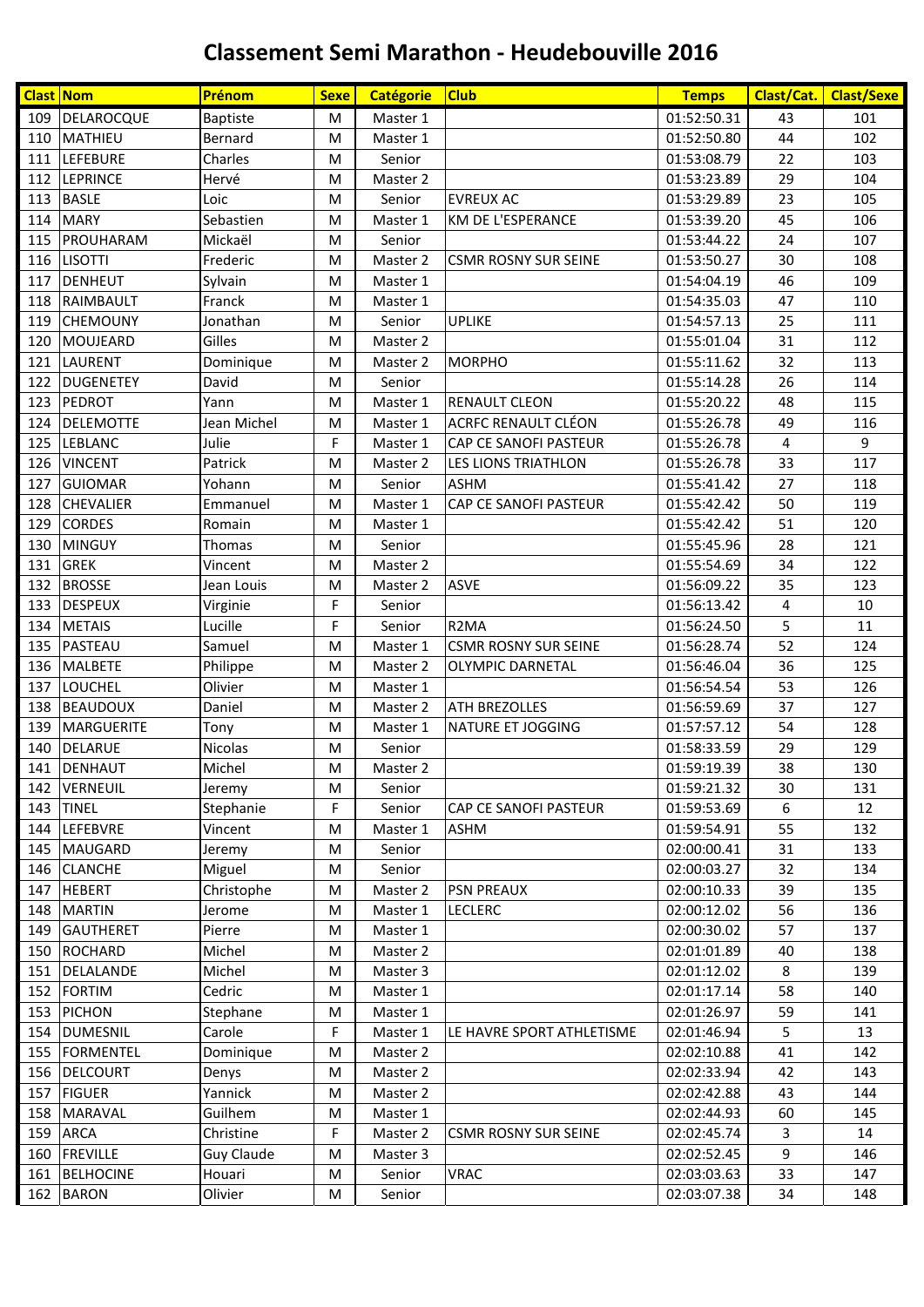| <b>Clast Nom</b> |                    | Prénom         | <b>Sexe</b> | <b>Catégorie</b> | <b>Club</b>                   | <b>Temps</b> | Clast/Cat.     | <b>Clast/Sexe</b> |
|------------------|--------------------|----------------|-------------|------------------|-------------------------------|--------------|----------------|-------------------|
|                  | 163 DRUENNE        | David          | M           | Senior           | <b>VRAC</b>                   | 02:03:55.95  | 35             | 149               |
| 164              | ZAPPELINI          | Alain          | M           | Master 3         |                               | 02:04:06.73  | $10\,$         | 150               |
| 165              | CALEMARD           | Valérie        | F           | Master 3         |                               | 02:04:10.91  | $\mathbf{1}$   | 15                |
| 166              | <b>HAMON</b>       | Richard        | M           | Senior           | <b>LECLERC</b>                | 02:04:18.15  | 36             | 151               |
| 167              | <b>JARRIER</b>     | Claire         | F           | Master 1         | <b>VRAC</b>                   | 02:04:19.74  | 6              | 16                |
| 168              | <b>COUCHE BAIS</b> | Dominique      | M           | Master 3         |                               | 02:04:29.45  | 11             | 152               |
| 169              | <b>BOIVIN</b>      | Fabrice        | M           | Master 1         | <b>ASHM</b>                   | 02:04:31.98  | 61             | 153               |
| 170              | <b>LAROCHE</b>     | Frédéric       | M           | Master 1         |                               | 02:04:36.74  | 62             | 154               |
| 171              | <b>REGNAULT</b>    | Anne           | F           | Senior           |                               | 02:04:45.93  | $\overline{7}$ | 17                |
| 172              | <b>TETARD</b>      | Sandrine       | F           | Senior           | <b>CAP CE SANOFI PASTEUR</b>  | 02:05:02.76  | 8              | 18                |
| 173              | <b>CHAMPION</b>    | Cedric         | M           | Senior           |                               | 02:05:05.00  | 37             | 155               |
| 174              | <b>BEAUCLEY</b>    | Audrey         | F           | Senior           |                               | 02:05:10.24  | 9              | 19                |
| 175              | <b>DEGREMONT</b>   | Julien         | M           | Senior           |                               | 02:05:10.72  | 38             | 156               |
| 176              | LE FLOCH           | Gilles         | M           | Master 2         |                               | 02:05:11.19  | 44             | 157               |
| 177              | <b>CARON</b>       | Nathalie       | F           | Master 2         |                               | 02:05:29.08  | 4              | 20                |
| 178              | <b>CORIS</b>       | Jean Paul      | M           | Master 1         | <b>AS TOTAL</b>               | 02:05:33.89  | 63             | 158               |
| 179              | AUZOUUX            | <b>Nicolas</b> | M           | Senior           | <b>VRAC</b>                   | 02:05:36.30  | 39             | 159               |
| 180              | MATHIEU            | Quentin        | M           | Espoir           |                               | 02:05:41.28  | $\mathbf{1}$   | 160               |
| 181              | LEBEL              | Mickael        | M           | Master 1         |                               | 02:05:43.63  | 64             | 161               |
| 182              | <b>VARRU</b>       | Gwladys        | F           | Senior           |                               | 02:05:48.94  | 10             | 21                |
| 183              | <b>GHARNOUS</b>    | Mohamed        | M           | Master 2         | <b>EA LOUVIERS</b>            | 02:05:52.33  | 45             | 162               |
| 184              | <b>MARTORY</b>     | Anne Marie     | F           | Master 2         |                               | 02:05:53.07  | 5              | 22                |
| 185              | <b>HIRSH</b>       | Benjamin       | M           | Senior           |                               | 02:05:59.17  | 40             | 163               |
| 186              | MINATCHY-PETCHY    | Christian      | M           | Master 1         | <b>ASHM</b>                   | 02:07:05.35  | 65             | 164               |
| 187              | DEILHOU            | Estelle        | F           | Senior           |                               | 02:07:07.60  | 11             | 23                |
| 188              | <b>NEVEU</b>       | David          | M           | Master 1         | <b>ASHM</b>                   | 02:07:09.38  | 66             | 165               |
| 189              | <b>DESPREAUX</b>   | Wilfrid        | M           | Master 1         | <b>VRAC</b>                   | 02:07:31.18  | 67             | 166               |
| 190              | <b>HAVE</b>        | Christine      | F           | Master 2         |                               | 02:08:12.01  | 6              | 24                |
| 191              | LENFANT            | Olivier        | M           | Master 1         |                               | 02:09:15.35  | 68             | 167               |
| 192              | <b>BELHACHE</b>    | Xavier         | M           | Master 1         | <b>VRAC</b>                   | 02:09:17.25  | 69             | 168               |
| 193              | <b>LAUVRAY</b>     | Jean           | M           | Master 4         | <b>ACA LES ANDELYS</b>        | 02:09:32.12  | $\mathbf{1}$   | 169               |
| 194              | <b>CHAUVELIN</b>   | Paul           | M           | Master 4         |                               | 02:10:04.07  | $\overline{2}$ | 170               |
|                  | 195 CAZI           | Jean Daniel    | M           | Master 2         |                               | 02:10:26.48  | 46             | 171               |
|                  | 196 LECERF         | Francois       | M           | Senior           |                               | 02:10:32.14  | 41             | 172               |
| 197              | <b>CRESTEY</b>     | Jean           | M           | Master 2         |                               | 02:10:44.41  | 47             | 173               |
| 198              | <b>INIEVA</b>      | Ranee          | F           | Master 2         | <b>AS BOURSE PARIS</b>        | 02:11:02.07  | 7              | 25                |
| 199              | <b>BOISSELIER</b>  | Pierre         | M           | Master 3         | <b>AS BOURSE PARIS</b>        | 02:11:13.59  | 12             | 174               |
| 200              | VALLEE             | Jean Sebastien | M           | Senior           |                               | 02:11:15.79  | 42             | 175               |
| 201              | MILARD             | Cedric         | M           | Master 1         |                               | 02:11:18.22  | 70             | 176               |
|                  | 202 DELIE          | Nicolas        | M           | Senior           |                               | 02:11:24.40  | 43             | 177               |
| 203              | <b>HEBERT</b>      | Maud           | F           | Senior           |                               | 02:11:44.22  | 12             | 26                |
| 204              | <b>RETY</b>        | Danielle       | F           | Master 4         | <b>VRAC</b>                   | 02:11:46.53  | 1              | 27                |
| 205              | LELEU              | Philippe       | M           | Master 2         | <b>CLUB ALIZAY ATHLETISME</b> | 02:11:52.36  | 48             | 178               |
| 206              | LAROCHE            | Catherine      | F           | Master 1         |                               | 02:14:09.99  | $\overline{7}$ | 28                |
| 207              | LEGUEN             | Chistopher     | M           | Senior           |                               | 02:14:44.42  | 44             | 179               |
| 208              | PIERRAT            | Cindy          | F           | Senior           | <b>VRAC</b>                   | 02:16:17.08  | 13             | 29                |
| 209              | <b>ISIDORE</b>     | Myriam         | F           | Master 2         | <b>ACA LES ANDELYS</b>        | 02:16:20.20  | 8              | 30                |
| 210              | <b>LEGUEN</b>      | Alain          | M           | Master 2         | <b>ACA LES ANDELYS</b>        | 02:16:21.25  | 49             | 180               |
| 211              | <b>CARRIERE</b>    | Thierry        | M           | Master 2         | <b>ACA LES ANDELYS</b>        | 02:16:22.26  | 50             | 181               |
|                  | 212 LOUAT          | Jessy          | M           | Senior           | <b>ACA LES ANDELYS</b>        | 02:16:22.56  | 45             | 182               |
| 213              | <b>FILLAULT</b>    | Jerome         | M           | Master 1         | CAP CE SANOFI PASTEUR         | 02:17:05.33  | 71             | 183               |
| 214              | <b>PIMOR</b>       | Géraldine      | F           | Master 2         | LE HAVRE SPORT ATHLETISME     | 02:17:08.26  | 9              | 31                |
| 215              | <b>DIAZ</b>        | Maxime         | M           | Senior           |                               | 02:18:18.30  | 46             | 184               |
|                  | 216 FERON          | Nicolas        | M           | Senior           |                               | 02:18:18.86  | 47             | 185               |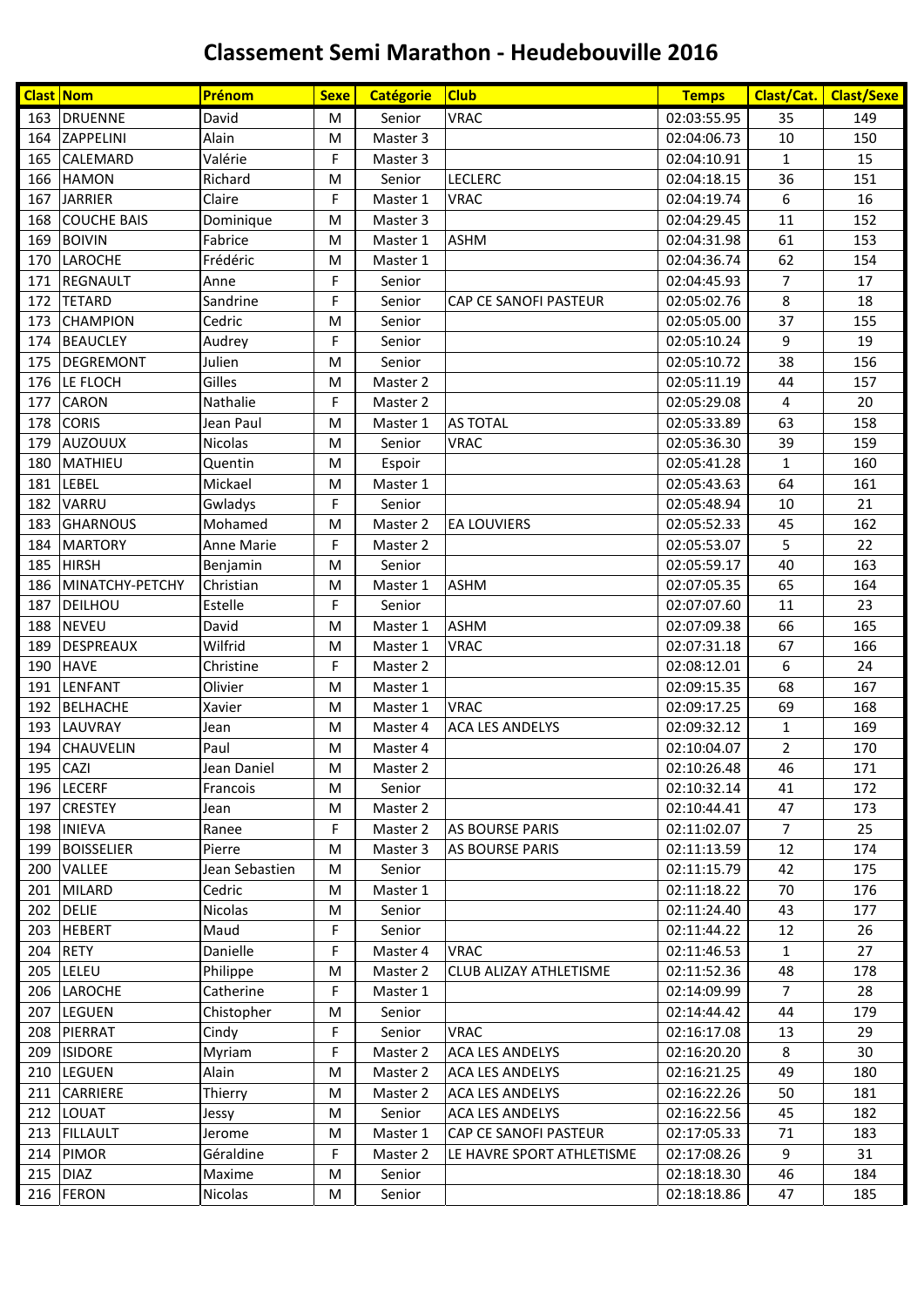|          | <b>Clast Nom</b>      | Prénom          | <b>Sexe</b> | <b>Catégorie</b> | <b>Club</b>                   | <b>Temps</b> |          | Clast/Cat. Clast/Sexe |
|----------|-----------------------|-----------------|-------------|------------------|-------------------------------|--------------|----------|-----------------------|
| 217      | <b>BACHELET</b>       | Francoise       | F           | Master 2         | <b>OLYMPIC DARNETAL</b>       | 02:18:50.19  | 10       | 32                    |
| 218      | <b>BASTARD</b>        | <b>Brigitte</b> | F           | Master 2         |                               | 02:19:05.60  | 11       | 33                    |
| 219      | <b>DESMARAIS</b>      | Emmanuel        | M           | Master 1         |                               | 02:19:27.44  | 72       | 186                   |
| 220      | <b>GODFROY</b>        | Patrice         | M           | Master 2         |                               | 02:19:34.19  | 51       | 187                   |
| 221      | TREMAUVILLE           | Cyrille         | M           | Master 1         | <b>CLUB ALIZAY ATHLETISME</b> | 02:19:52.83  | 73       | 188                   |
| 222      | <b>LIAUDET</b>        | Sylvie          | F           | Master 2         | <b>VRAC</b>                   | 02:21:01.19  | 12       | 34                    |
| 223      | <b>CHEFDEVILLE</b>    | Eric            | M           | Master 1         | <b>VRAC</b>                   | 02:21:04.18  | 74       | 189                   |
| 224      | SOUCOURS              | Sandrine        | F           | Master 1         | <b>CSMR ROSNY SUR SEINE</b>   | 02:21:22.40  | 8        | 35                    |
| 225      | <b>CIRETTE</b>        | Emmanuelle      | F           | Senior           |                               | 02:21:49.26  | 14       | 36                    |
| 226      | <b>BARON-VITTECOQ</b> | Nadia           | F           | Master 1         |                               | 02:22:21.52  | 9        | 37                    |
| 227      | <b>CAUDRON</b>        | Guillaume       | M           | Senior           |                               | 02:22:55.47  | 48       | 190                   |
| 228      | <b>SAINT PERE</b>     | Eddie           | M           | Master 2         |                               | 02:25:12.49  | 52       | 191                   |
| 229      | <b>SOMMIER</b>        | Peggy           | F           | Master 1         |                               | 02:25:44.23  | 10       | 38                    |
| 230      | <b>BAILLY</b>         | Helene          | F           | Master 1         | <b>CSMR ROSNY SUR SEINE</b>   | 02:26:05.87  | 11       | 39                    |
| 231      | <b>MARGUERITE</b>     | Estelle         | F           | Master 1         | NATURE ET JOGGING             | 02:26:19.70  | 12       | 40                    |
| 232      | <b>HOUET</b>          | Elodie          | F           | Master 1         | NATURE ET JOGGING             | 02:26:20.09  | 13       | 41                    |
| 233      | <b>HE</b>             | Xitong          | M           | Master 1         |                               | 02:27:01.51  | 75       | 192                   |
| 234      | LAROY                 | Dominique       | M           | Master 1         | ASL CONDE SUR SARTHE          | 02:31:03.09  | 76       | 193                   |
| 235      | LEFEVRE               | Nathalie        | F           | Master 1         |                               | 02:33:37.17  | 14       | 42                    |
| 236      | LEFEVRE               | Guillaume       | M           | Master 1         |                               | 02:33:38.22  | 77       | 194                   |
| 237      | <b>BERTHELET</b>      | Jean Marc       | M           | Master 3         |                               | 02:36:49.44  | 13       | 195                   |
| 0        | AUDOYNAUD             | Frédérique      | F           | Senior           | <b>SAPN</b>                   | 00:00:00.00  | 0        | 0                     |
| 0        | <b>BAUDU</b>          | <b>Bastien</b>  | M           | Senior           | CAP CE SANOFI PASTEUR         | 00:00:00.00  | $\Omega$ | $\mathbf{0}$          |
| 0        | <b>BONNIER</b>        | Claude          | F           | Master 4         | <b>VRAC</b>                   | 00:00:00.00  | 0        | $\mathbf 0$           |
| $\Omega$ | <b>BUNEL</b>          | <b>Benoit</b>   | M           | Master 1         |                               | 00:00:00.00  | $\Omega$ | $\mathbf 0$           |
| 0        | <b>GUILLAUMINAUD</b>  | Sebastien       | M           | Master 1         | CAP CE SANOFI PASTEUR         | 00:00:00.00  | 0        | 0                     |
| 0        | <b>JEANNE</b>         | Arnaud          | M           | Master 1         |                               | 00:00:00.00  | $\Omega$ | $\Omega$              |
| 0        | <b>KEMPE</b>          | Norbert         | M           | Master 2         |                               | 00:00:00.00  | $\Omega$ | $\mathbf 0$           |
| 0        | LADAM                 | Guy             | M           | Master 1         | <b>EMS ATHLETISME</b>         | 00:00:00.00  | 0        | $\mathbf 0$           |
| 0        | LEVASSEUR             | Mickael         | M           | Master 1         |                               | 00:00:00.00  | 0        | 0                     |
| 0        | LODS                  | Jean Luc        | M           | Master 1         |                               | 00:00:00.00  | 0        | 0                     |
| $\Omega$ | VARENNE               | Estelle         | F           | Master 1         |                               | 00:00:00.00  | $\Omega$ | $\mathbf 0$           |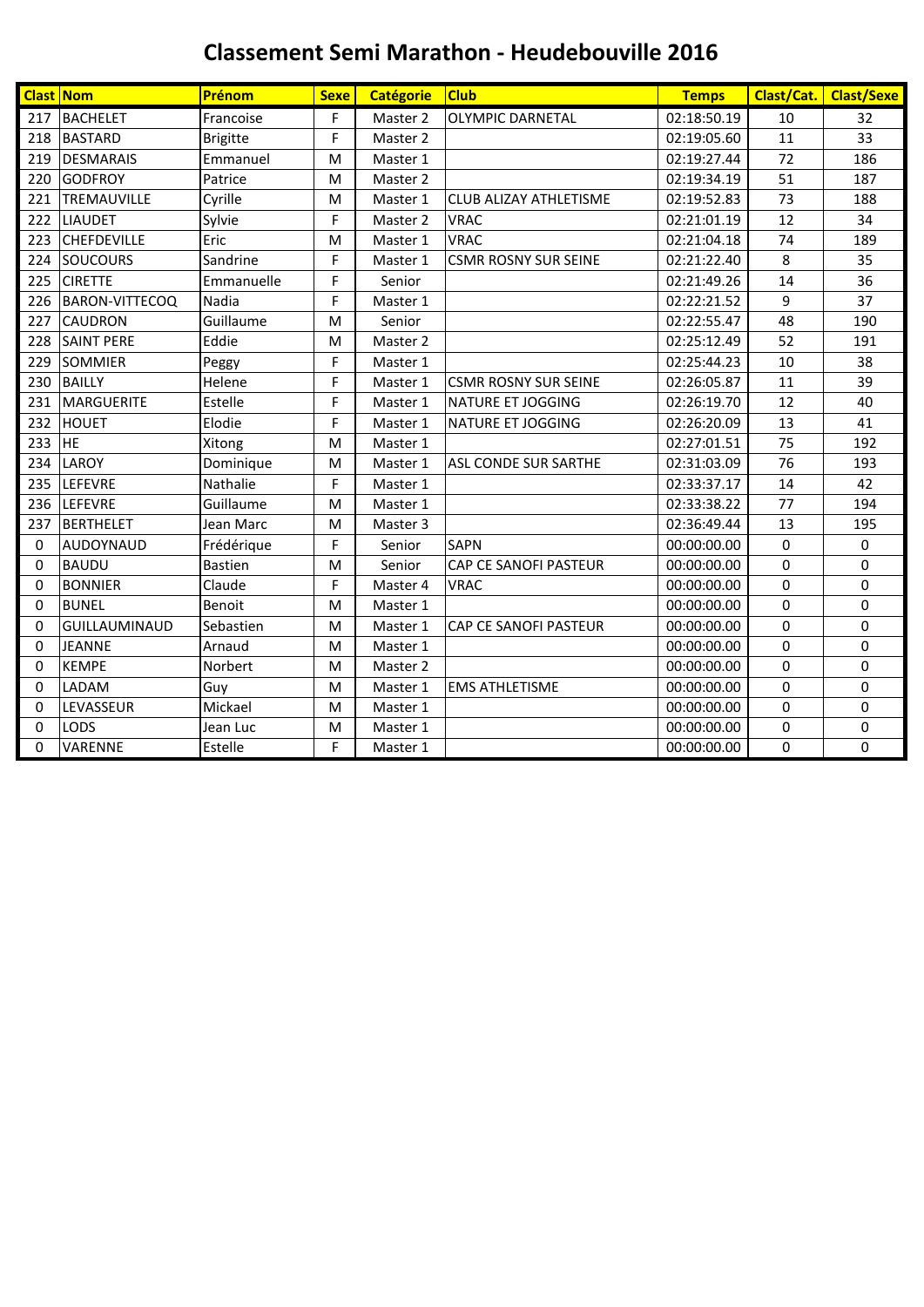# **Classement 10km - Semi Marathon D'Heudebouville 2016**

| <b>Clast Nom</b> |                       | Prénom        | Sexe | Catégorie Club |                                  | <b>Temps</b> | Clast/Cat.     | <b>Clast/Sexe</b> |
|------------------|-----------------------|---------------|------|----------------|----------------------------------|--------------|----------------|-------------------|
| $\mathbf{1}$     | <b>CADALEN</b>        | Yannick       | м    | Senior         | <b>TVT AUBEVOYE</b>              | 00:33:18.60  | $\mathbf{1}$   | $\mathbf{1}$      |
| 2                | <b>MANSOURI</b>       | Rayan         | M    | Junior         | <b>VRAC</b>                      | 00:37:46.64  | $\mathbf{1}$   | $\overline{2}$    |
| 3                | <b>BOBATE - GANNY</b> | Reshad        | M    | Senior         |                                  | 00:38:44.07  | 2              | 3                 |
| 4                | <b>REBOURS</b>        | Julien        | M    | Senior         | REVE 27                          | 00:39:37.05  | 3              | 4                 |
| 5                | <b>DELPORTE</b>       | Christophe    | M    | Senior         |                                  | 00:40:14.33  | 4              | 5                 |
| 6                | ILLAND                | Alexis        | M    | Espoir         |                                  | 00:40:32.52  | $\mathbf{1}$   | 6                 |
| $\overline{7}$   | CAPELLE               | Stephane      | M    | Master 1       |                                  | 00:41:16.61  | $\mathbf{1}$   | $\overline{7}$    |
| 8                | <b>BREARD</b>         | Stephane      | M    | Master 1       | <b>EAP FRANQUEVILLE</b>          | 00:44:08.28  | 2              | 8                 |
| 9                | <b>COMINO</b>         | Ruddy         | M    | Master 1       |                                  | 00:44:27.21  | 3              | 9                 |
| 10               | <b>MARICOURT</b>      | Christophe    | M    | Master 1       | <b>OISSEL ATHLETISME CLUB 76</b> | 00:44:34.38  | 4              | 10                |
| 11               | <b>GARDIEN</b>        | Nicolas       | M    | Senior         |                                  | 00:44:48.63  | 5              | 11                |
| 12               | <b>FESSIER</b>        | Damien        | M    | Senior         |                                  | 00:44:57.19  | 6              | 12                |
| 13               | QUENNEVILLE           | Mathieu       | M    | Senior         | VAL DE REUIL TRIATHLON           | 00:45:00.25  | 7              | 13                |
| 14               | <b>HEDOUIN</b>        | Wilfrid       | M    | Senior         |                                  | 00:45:14.16  | 8              | 14                |
| 15               | <b>EVRARD</b>         | Ludovic       | M    | Master 1       |                                  | 00:45:16.24  | 5              | 15                |
| 16               | <b>CORROY</b>         | Louis         | M    | Cadet          |                                  | 00:45:19.72  | $\mathbf{1}$   | 16                |
| 17               | <b>HORCHOLLES</b>     | Florian       | M    | Senior         |                                  | 00:45:21.42  | 9              | 17                |
| 18               | <b>SUZE</b>           | Guillaume     | M    | Senior         | <b>VRAC</b>                      | 00:46:02.69  | 10             | 18                |
| 19               | <b>GUILLOT</b>        | Hugues        | M    | Senior         | <b>RCS 76</b>                    | 00:46:18.85  | 11             | 19                |
| 20               | <b>CHERON</b>         | Nicolas       | M    | Master 2       | <b>CORPE</b>                     | 00:46:34.29  | 1              | 20                |
| 21               | <b>RAMILLON</b>       | Sébastien     | M    | Senior         |                                  | 00:46:35.91  | 12             | 21                |
| 22               | <b>GUILBERT</b>       | Daniel        | M    | Master 3       |                                  | 00:46:48.99  | 1              | 22                |
| 23               | <b>NICOLAS</b>        | Alexandre     | M    | Senior         |                                  | 00:47:03.75  | 13             | 23                |
| 24               | QUIRIERE              | Jerome        | M    | Master 1       | <b>TCA EVREUX</b>                | 00:47:16.24  | 6              | 24                |
| 25               | <b>DURAND</b>         | Alexandre     | M    | Master 1       | <b>EAC EVREUX</b>                | 00:47:16.66  | 7              | 25                |
| 26               | LADAM                 | Guy           | M    | Master 1       | <b>EMS ATHLETISME</b>            | 00:47:47.29  | 8              | 26                |
| 27               | <b>NOME</b>           | Olivier       | M    | Senior         |                                  | 00:48:02.10  | 14             | 27                |
| 28               | <b>FLEISCH</b>        | Christophe    | M    | Senior         | <b>VRAC</b>                      | 00:48:14.99  | 15             | 28                |
| 29               | <b>PAWELS</b>         | Jerome        | M    | Senior         |                                  | 00:48:20.19  | 16             | 29                |
| 30               | <b>MALZY</b>          | Jean Luc      | M    | Master 2       |                                  | 00:48:29.90  | $\overline{2}$ | 30                |
| 31               | <b>JOURDAIN</b>       | Mathieu       | м    | Senior         |                                  | 00:48:37.82  | 17             | 31                |
| 32               | <b>GUERRE</b>         | Grégory       | M    | Master 1       | <b>SCHNEIDER ELECTRIC</b>        | 00:49:38.45  | 9              | 32                |
| 33               | <b>FARIEUX</b>        | Vincent       | M    | Espoir         |                                  | 00:49:43.24  | $\overline{2}$ | 33                |
| 34               | <b>URHIS</b>          | Valentin      | М    | Cadet          |                                  | 00:49:50.82  | 2              | 34                |
| 35               | <b>HEDOUIN</b>        | Eric          | M    | Master 2       |                                  | 00:50:00.64  | 3              | 35                |
| 36               | <b>BOLLE JAMIN</b>    | Nathalie      | F    | Senior         | <b>CSMR ROSNY SUR SEINE</b>      | 00:50:20.10  | 1              | $\mathbf{1}$      |
| 37               | <b>MABIT</b>          | Luc           | M    | Master 4       | <b>RC STEPHANAIS</b>             | 00:50:42.30  | 1              | 36                |
| 38               | <b>LECUYER</b>        | Max           | M    | Master 3       | <b>VRAC</b>                      | 00:51:17.27  | 2              | 37                |
| 39               | <b>RIFF</b>           | <b>MARINE</b> | F    | Espoir         | ATH. CLUB BOULOGNE BILLANCOURT   | 00:51:47.21  | 1              | $\overline{2}$    |
| 40               | <b>LEFEBVRE</b>       | Marc          | M    | Master 2       | <b>EMS ATHLETISME</b>            | 00:51:56.20  | 4              | 38                |
| 41               | <b>BARNES</b>         | Israel        | M    | Senior         |                                  | 00:52:06.96  | 18             | 39                |
| 42               | <b>MONSCAVOIR</b>     | Philippe      | M    | Master 3       |                                  | 00:52:09.65  | 3              | 40                |
| 43               | <b>VARIN</b>          | Bernard       | M    | Master 4       |                                  | 00:52:17.71  | 2              | 41                |
| 44               | <b>STAELENS</b>       | Thierry       | M    | Master 2       | <b>SPN VERNON</b>                | 00:53:06.34  | 5              | 42                |
| 45               | <b>RIDEL</b>          | Alexis        | М    | Cadet          |                                  | 00:53:13.06  | 3              | 43                |
| 46               | <b>GAULT</b>          | Sebastien     | M    | Senior         |                                  | 00:53:48.19  | 19             | 44                |
| 47               | <b>BELOIS</b>         | Gilles        | M    | Master 2       |                                  | 00:53:49.44  | 6              | 45                |
| 48               | <b>TASDHOMME</b>      | Cathy         | F    | Master 1       |                                  | 00:54:15.67  | 1              | 3                 |
| 49               | <b>PACAUD</b>         | Florence      | F    | Master 2       | <b>OISSEL ATHLETISME CLUB 76</b> | 00:54:25.44  | $\mathbf{1}$   | $\overline{4}$    |
| 50               | <b>GREBENT</b>        | Pierre        | M    | Senior         |                                  | 00:54:56.53  | 20             | 46                |
| 51               | <b>YON</b>            | Gilles        | M    | Master 1       | <b>EA LOUVIERS</b>               | 00:55:42.78  | 10             | 47                |
| 52               | <b>MORLET</b>         | Johann        | M    | Senior         |                                  | 00:55:59.19  | 21             | 48                |
| 53               | <b>KHELSTOVSKY</b>    | Thibault      | M    | Senior         |                                  | 00:56:08.42  | 22             | 49                |
| 54               | <b>BOISSIERE</b>      | Jean Pierre   | M    |                | Master 4 EA LOUVIERS             | 00:56:10.37  | $\mathbf{3}$   | 50                |
|                  |                       |               |      |                |                                  |              |                |                   |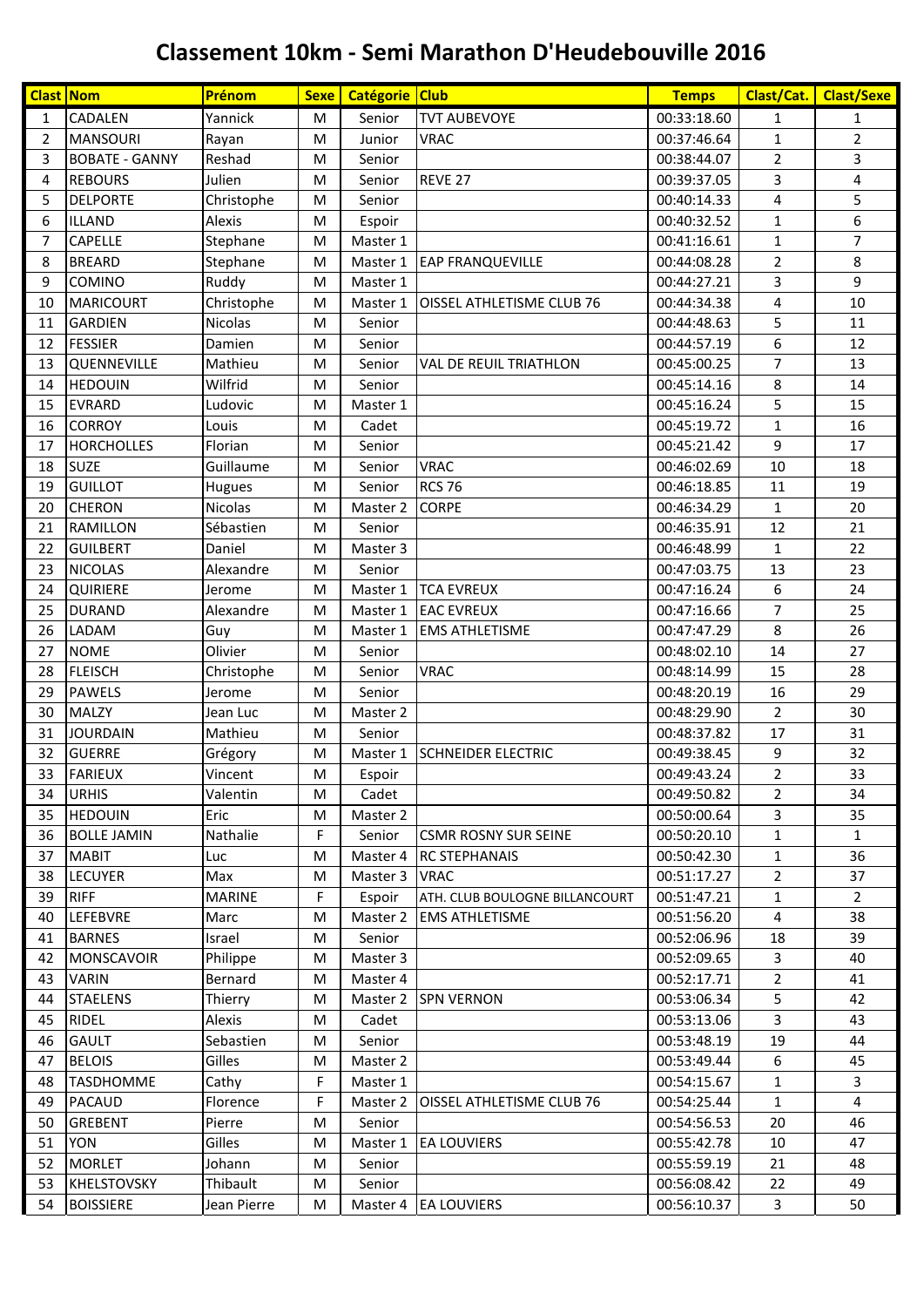# **Classement 10km - Semi Marathon D'Heudebouville 2016**

| <b>Clast Nom</b> |                       | Prénom          | <b>Sexe</b> | Catégorie Club |                               | <b>Temps</b> | Clast/Cat.     | <b>Clast/Sexe</b> |
|------------------|-----------------------|-----------------|-------------|----------------|-------------------------------|--------------|----------------|-------------------|
| 55               | <b>HEAM</b>           | Jean Michel     | M           | Master 3       | <b>VAL DE REUIL TRIATHLON</b> | 00:56:39.20  | 4              | 51                |
| 56               | <b>GRAFFET</b>        | Aziliz          | F           | Senior         |                               | 00:56:46.83  | $\overline{2}$ | 5                 |
| 57               | <b>ROIX</b>           | Jean Paul       | M           | Master 3       | <b>FFTRI VAL DEREUIL</b>      | 00:57:20.81  | 5              | 52                |
| 58               | <b>MACQUART</b>       | Helene          | F           | Senior         |                               | 00:57:31.66  | 3              | 6                 |
| 59               | <b>FARIEUX</b>        | Alex            | M           | Senior         |                               | 00:57:33.02  | 23             | 53                |
| 60               | <b>BOULET</b>         | Marie Rose      | F           | Master 2       | <b>OISSEL ATHLETISME CLUB</b> | 00:57:39.99  | 2              | $\overline{7}$    |
| 61               | OLIVIER               | Jacques         | M           | Master 3       |                               | 00:57:55.68  | 6              | 54                |
| 62               | DEMATHIEU             | Karine          | F           | Master 1       |                               | 00:58:07.98  | $\overline{2}$ | 8                 |
| 63               | <b>MORLET</b>         | Jacques         | M           | Master 1       |                               | 00:58:44.22  | 11             | 55                |
| 64               | <b>MARTEAU</b>        | Camille         | F           | Junior         | <b>EAPE ROUEN</b>             | 00:58:46.00  | $\mathbf{1}$   | 9                 |
| 65               | <b>MARTEAU</b>        | Christian       | M           | Master 2       | <b>EAPE ROUEN</b>             | 00:58:46.91  | 7              | 56                |
| 66               | <b>DESMARAIS</b>      | Sophie          | F           | Master 1       |                               | 00:59:09.69  | 3              | 10                |
| 67               | <b>DESCAVES</b>       | Alain           | M           | Master 3       | <b>CSMR ROSNY SUR SEINE</b>   | 00:59:11.83  | $\overline{7}$ | 57                |
| 68               | <b>POULAIN</b>        | <b>EMMANUEL</b> | м           | Master 1       |                               | 00:59:37.41  | 12             | 58                |
| 69               | <b>DUBOIS</b>         | Laura           | F           | Senior         |                               | 00:59:42.22  | 4              | 11                |
| 70               | <b>HAMELIN</b>        | Sylvie          | F           | Senior         | <b>LECLERC</b>                | 01:00:12.16  | 5              | 12                |
| 71               | <b>GARRET</b>         | Frederic        | M           | Senior         |                               | 01:00:16.32  | 24             | 59                |
| 72               | <b>BRU</b>            | Marine          | F           | Senior         |                               | 01:00:18.65  | 6              | 13                |
| 73               | <b>BOUARD</b>         | Pierre          | м           | Senior         |                               | 01:00:19.18  | 25             | 60                |
| 74               | MORINEAU              | Mathieu         | M           | Master 1       |                               | 01:00:24.94  | 13             | 61                |
| 75               | <b>GOLDSPIEGEL</b>    | Jean-Luc        | M           | Master 4       | <b>AS BOURSE PARIS</b>        | 01:00:36.29  | 4              | 62                |
| 76               | <b>TARNAUD</b>        | Christian       | M           | Master 2       | LES ANGES DE SOFIA            | 01:00:58.31  | 8              | 63                |
| 77               | <b>DUPONT</b>         | Jean Charles    | M           | Master 1       |                               | 01:01:02.77  | 14             | 64                |
| 78               | <b>GUERRE</b>         | Laeticia        | F           | Master 1       | <b>SCHNEIDER ELECTRIC</b>     | 01:01:12.73  | 4              | 14                |
| 79               | <b>CARTIER</b>        | Christian       | M           | Master 2       | <b>ACVA</b>                   | 01:01:25.26  | 9              | 65                |
| 80               | <b>JEANNOT</b>        | Jerome          | M           | Master 1       | <b>ASHM</b>                   | 01:01:39.85  | 15             | 66                |
| 81               | <b>BARON-VITTECOQ</b> | Martial         | M           | Master 1       |                               | 01:02:19.78  | 16             | 67                |
| 82               | <b>AUGUIER</b>        | Melanie         | F           | Senior         |                               | 01:02:37.34  | 7              | 15                |
| 83               | <b>PARIS</b>          | Alain           | M           | Master 2       |                               | 01:02:46.94  | 10             | 68                |
| 84               | <b>GRISEL</b>         | Johanna         | F           | Senior         |                               | 01:02:52.50  | 8              | 16                |
| 85               | MARIEL                | Gérald          | M           | Master 2       |                               | 01:02:58.19  | 11             | 69                |
| 86               | <b>POULAIN</b>        | LEA             | F           | Espoir         |                               | 01:03:00.48  | $\overline{2}$ | 17                |
| 87               | <b>BOULEGUE</b>       | Bernard         | M           |                | Master 3 AS BOURSE PARIS      | 01:03:02.18  | 8              | 70                |
| 88               | <b>DUPLESSY</b>       | Michel          | M           | Master 3       |                               | 01:03:56.05  | 9              | 71                |
| 89               | <b>HEUTE</b>          | Philippe        | M           | Master 2       |                               | 01:04:10.44  | 12             | 72                |
| 90               | <b>LEPROUX</b>        | Muriel          | F           | Master 1       |                               | 01:04:12.01  | 5              | 18                |
| 91               | <b>BUDINSKI</b>       | Nathalie        | F           | Master 1       |                               | 01:04:27.56  | 6              | 19                |
| 92               | <b>BERANGER</b>       | Alexandre       | M           | Senior         |                               | 01:05:22.00  | 26             | 73                |
| 93               | <b>VIDE</b>           | Olivier         | M           | Master 2       |                               | 01:05:56.22  | 13             | 74                |
| 94               | <b>GOLDSPIEGEL</b>    | Catherine       | F           | Master 3       | <b>AS BOURSE PARIS</b>        | 01:06:30.61  | 1              | 20                |
| 95               | <b>CARON</b>          | Stéphanie       | F           | Senior         |                               | 01:06:44.28  | 9              | 21                |
| 96               | <b>BONNIER</b>        | Claude          | F           | Master 4       | <b>VRAC</b>                   | 01:07:20.28  | $\mathbf{1}$   | 22                |
| 97               | LEMAIRE               | Clement         | M           | Senior         |                               | 01:07:45.78  | 27             | 75                |
| 98               | <b>DUBOS</b>          | Julien          | M           | Senior         |                               | 01:08:10.84  | 28             | 76                |
| 99               | <b>VITRAC</b>         | Jean Luc        | M           | Master 2       |                               | 01:08:47.92  | 14             | 77                |
| 100              | <b>HERPIN</b>         | Nadege          | F           | Master 2       |                               | 01:08:53.86  | 3              | 23                |
| 101              | <b>GUERIN</b>         | Philippe        | M           | Master 2       |                               | 01:09:07.31  | 15             | 78                |
| 102              | <b>GRENIER</b>        | Xavier          | M           | Master 1       |                               | 01:09:16.58  | 17             | 79                |
| 103              | <b>DOS SANTOS</b>     | Tiffany         | F           | Senior         |                               | 01:10:22.74  | 10             | 24                |
| 104              | LANGANAY              | Nathalie        | F           | Master 2       |                               | 01:10:34.17  | 4              | 25                |
| 105              | LAMY                  | Nathalie        | F           | Master 1       | <b>EAP FRANQUEVILLE</b>       | 01:10:39.09  | 7              | 26                |
|                  | 106 LISOTTI           | Florence        | F           | Master 2       | <b>CSMR ROSNY SUR SEINE</b>   | 01:10:47.35  | 5              | 27                |
| 107              | <b>HERVE</b>          | Valérie         | F           | Master 1       |                               | 01:10:54.81  | 8              | 28                |
|                  | 108 BALOUKA           | Sandrine        | F           | Master 1       | <b>ASHM</b>                   | 01:12:35.33  | 9              | 29                |